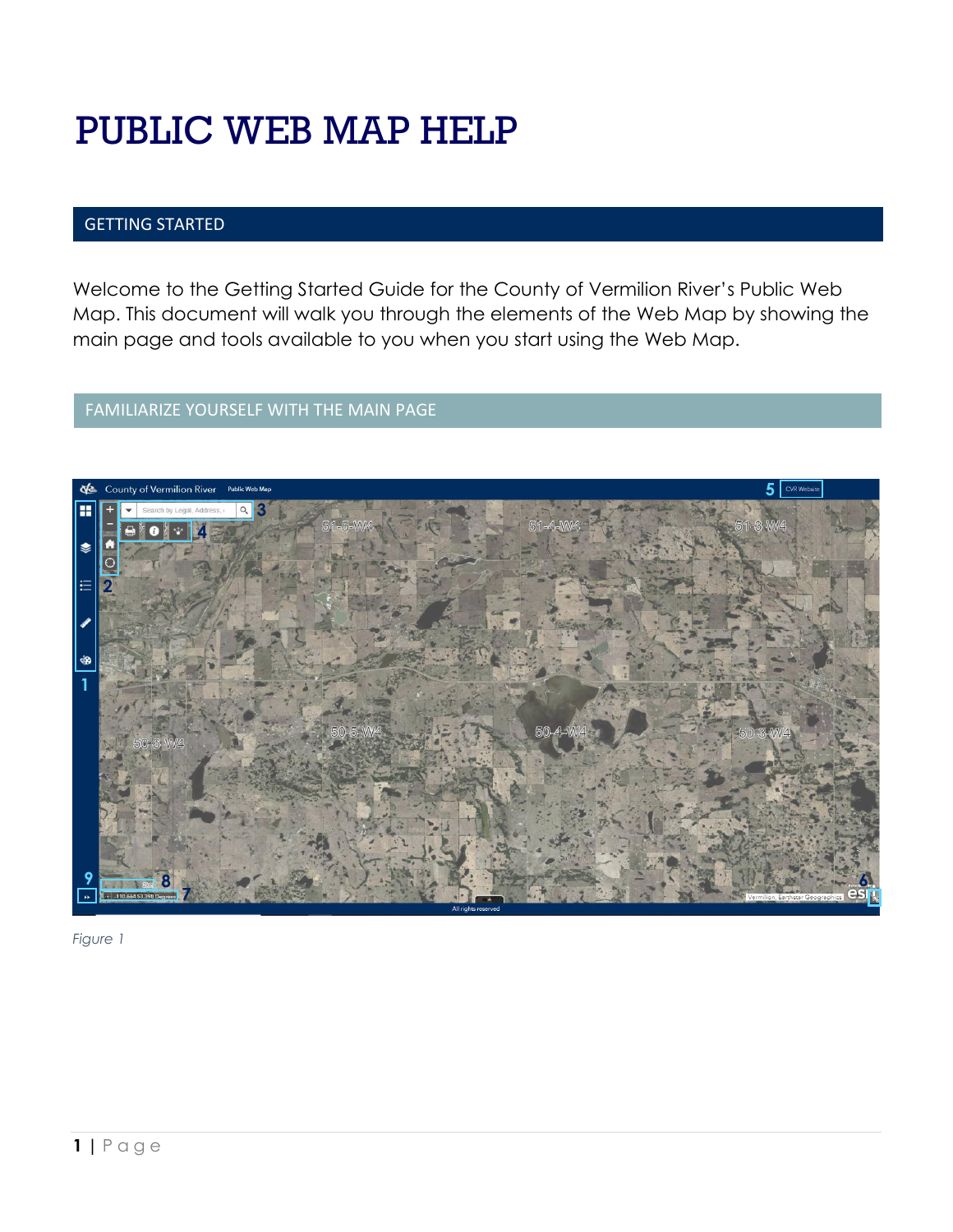# 1. Vertical Tool Bar

Located at the top left corner of the map, this tool bar contains Basemaps, Layers, Legend, Measurement and Draw tools, as shown in Figure.2.



*Figure 2*

2. Navigation Bar

The Navigation Bar locates right next to the Tool Bar at the top left corner. It contains Zoom In, Zoom Out, Home button and Find Current Location button, as shown in Figure.3.

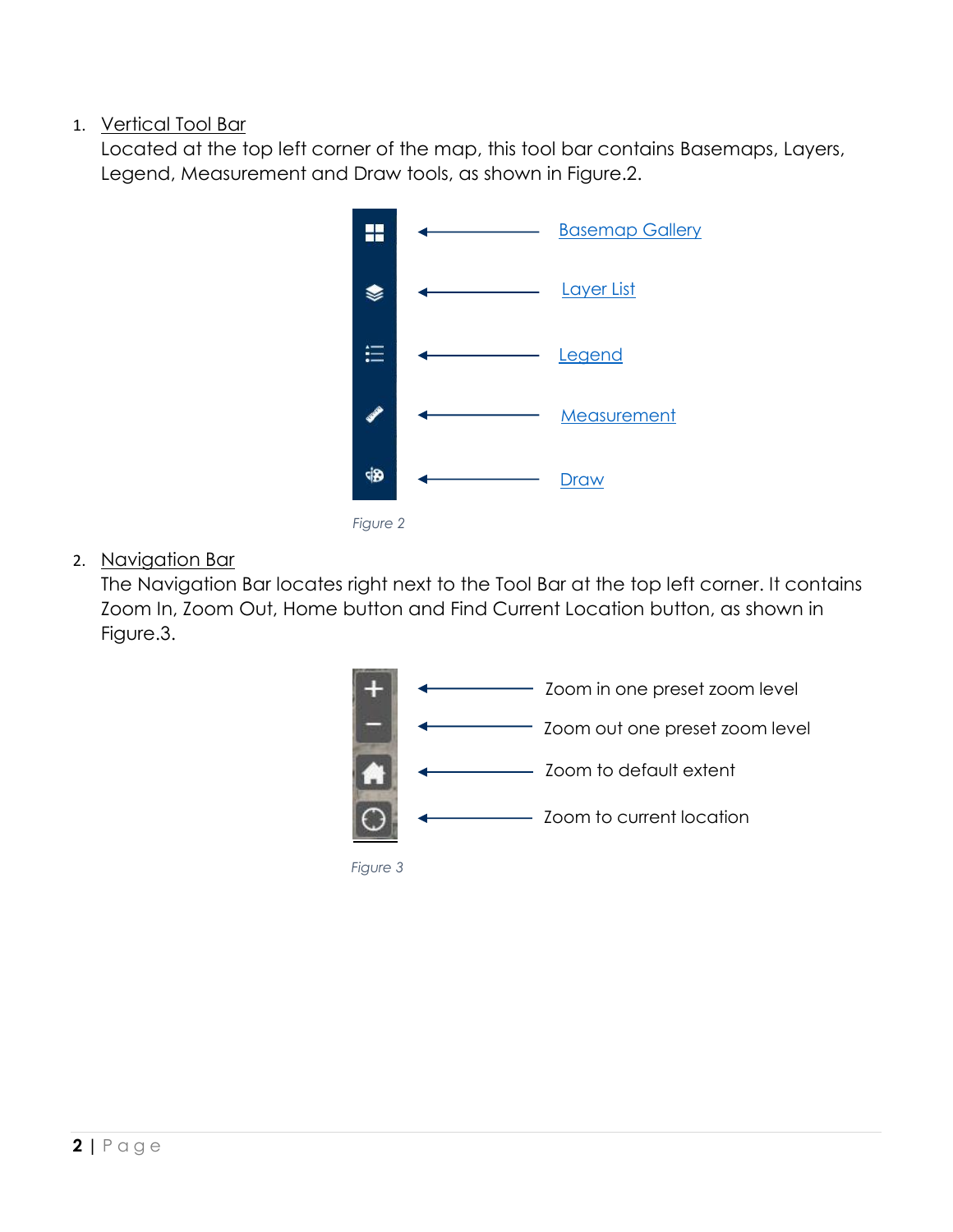# 3. Search Bar

The Search Bar/Find Tool is located right next to the Navigation Bar. This tool enables the users to search the map by community, address, plan block lot, or legal land description.



# 4. Horizontal Tool Bar

There are other tools right below the search bar. Note that tools available in this area may change based on the contents and purpose of the map.



# 5. CVR Link

A link to the County's Web Site is located in the top right corner of the main window.



# 6. Tiny Arrow

The Tiny Arrow is a link which will open the Overview Map. By default, the overview map is hidden. Users can click on the arrow locating at the bottom right corner to hide/show the overview map. The overview map shows the extent of the entire map the user is currently viewing.

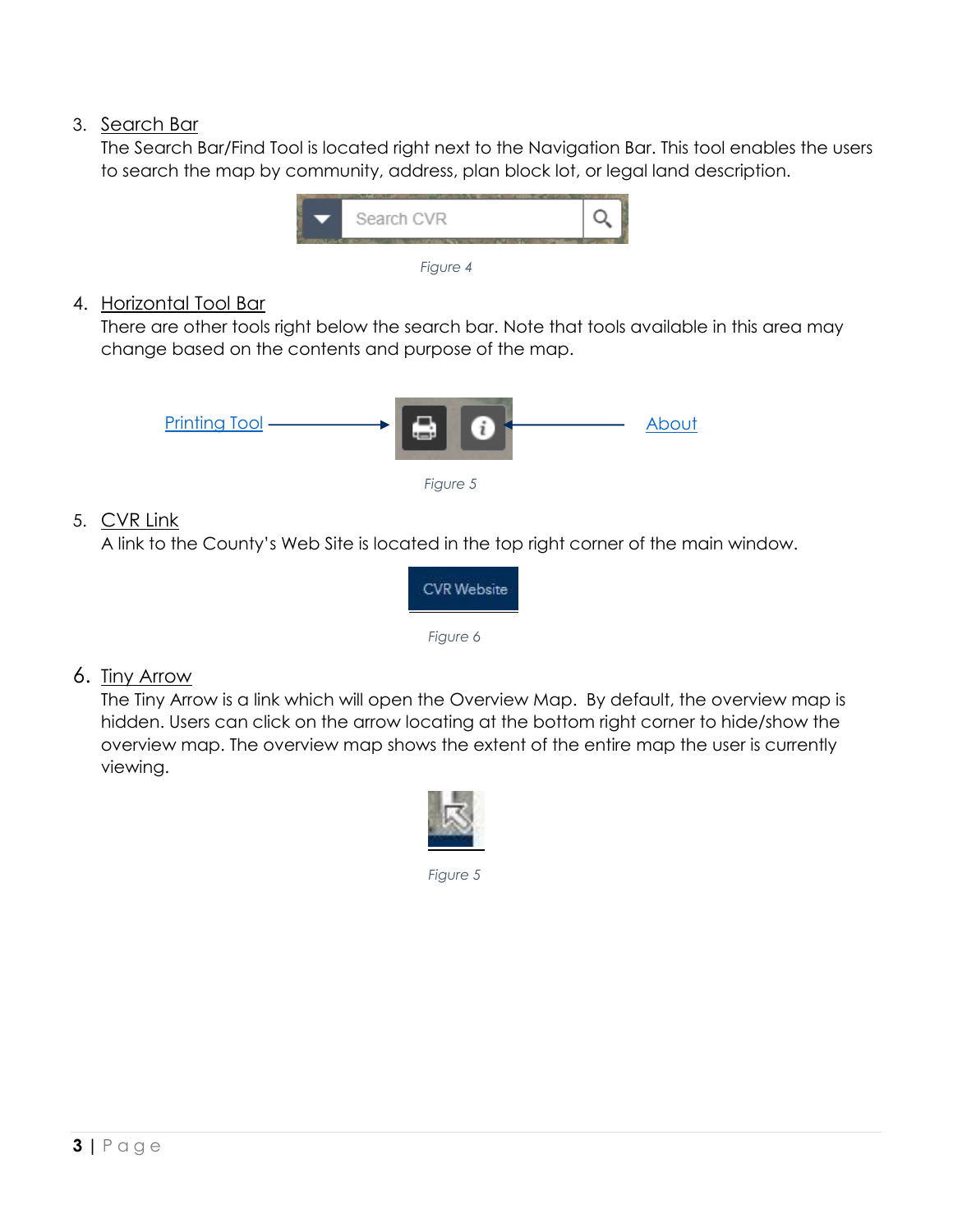# 7. Coordinates Tool

This tool tracks the coordinates of the location of the mouse. Click the symbol to the left to get fixed coordinates of a point.



 *Figure 8*

# 8. Scale Bar

There is a scale bar on the bottom left. It adjusts its value and length as you zoom in and out of the map.



 *Figure 9*

9. Maximize/Minimize Tool Details

Click this arrow to view details of a tool in the Vertical Tool Bar, or to hide the details of a tool in the Vertical Tool Bar.

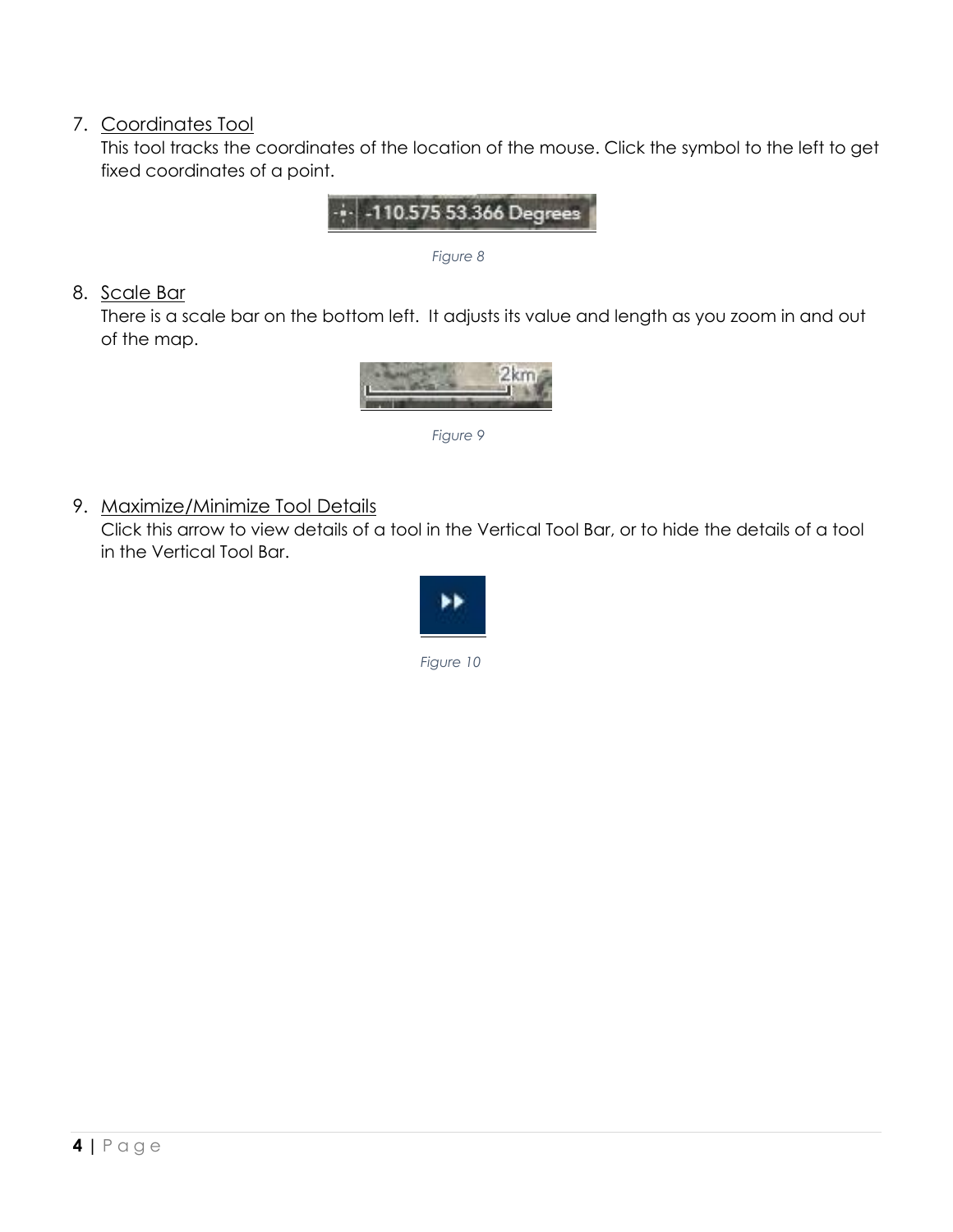# TOOLS

Each tool and component is explained in more detail

# BASEMAP GALLERY TOOL



<span id="page-4-0"></span>The Basemap Gallery tool is accessed by clicking the Basemap Gallery icon on the vertical panel to the left of the Public Web Map display window.

Clicking a basemap thumbnail sets it as the active basemap for the app. Click the << in the lower right corner of the vertical panel to close the basemap gallery.

| <b>Basemap Gallery</b> |                        |                               |
|------------------------|------------------------|-------------------------------|
|                        |                        |                               |
| Dark Gray Canvas       | Imagery                | Imagery with<br>Labels        |
|                        |                        | <b>Witness</b><br><b>ANTI</b> |
| Light Gray Canvas      | National<br>Geographic | Oceans                        |
|                        |                        |                               |
| OpenStreetMap          | ParcelsAndAerials      | Streets                       |
|                        |                        |                               |
| Terrain with<br>Labels | Topographic            |                               |
|                        |                        |                               |
|                        |                        |                               |
|                        |                        |                               |
|                        |                        |                               |
|                        |                        | 44                            |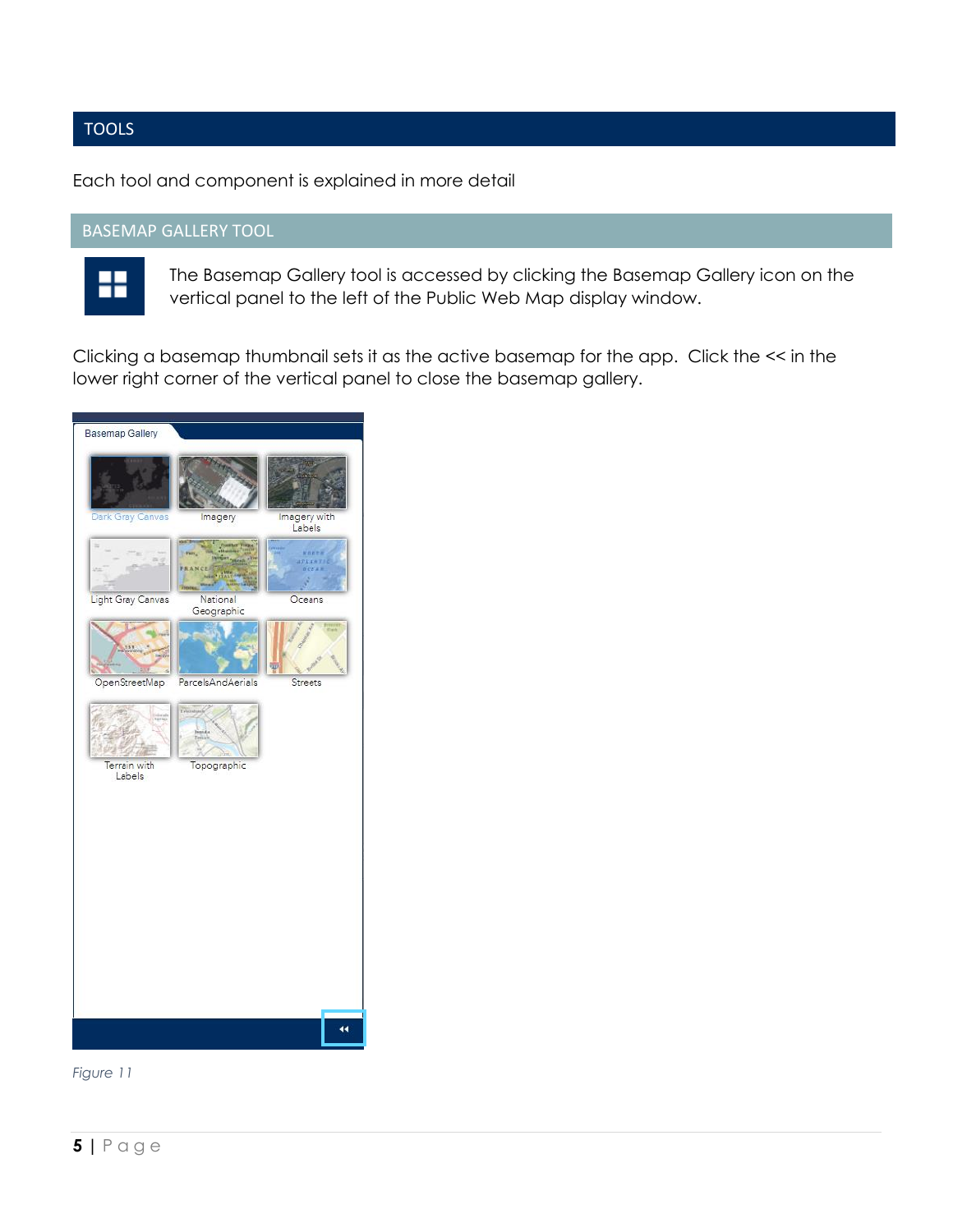#### LAYERS LIST TOOL



<span id="page-5-0"></span>The Layer List tool is accessed by clicking on the Layers icon on the vertical panel to the left of the Public Web Map display window.

A list of Layers available in the map will show up on the Layers section. For each layer there is a checkbox which controls the visibility of the layer. Make a layer visible by checking the check box, and make a layer invisible by unchecking the checkbox.

| Layer List |                                |         |
|------------|--------------------------------|---------|
| Layers     |                                | ≂       |
| ⋝          | Addresses                      |         |
|            | Airport                        |         |
|            | Road Classification            | $-0.0$  |
| ь          | Railroad                       | 0.0.0   |
|            | Land Use Bylaw 2020 - Overlays | $- - -$ |



*Click on the symbol to the right of a Layer. A dropdown list will show up with additional operations that you can perform on a layer.* 

| ٦       | Zoom to                 |
|---------|-------------------------|
|         | Transparency            |
| 12      | Set visibility range    |
| ιn<br>Ś | Disable pop-up          |
| 12      | Move up                 |
| 12      | Move down               |
|         | View in Attribute Table |
|         | Show item details       |

Zoom to this layer **-** On the dropdown list, click on Zoom to. The map will zoom to this layer.

Make a layer transparent **-** On the dropdown list, click on Transparency. Drag the thumb on the progress bar to change the layer's transparency.

| Opaque |     | Transparent |
|--------|-----|-------------|
|        | 50% | 100%        |

*Figure 6*

Move a layer up or down on the Layers list **-** Click on Move up to move the layer one position up on the list,or click on Move down to move the layer one position down on the list.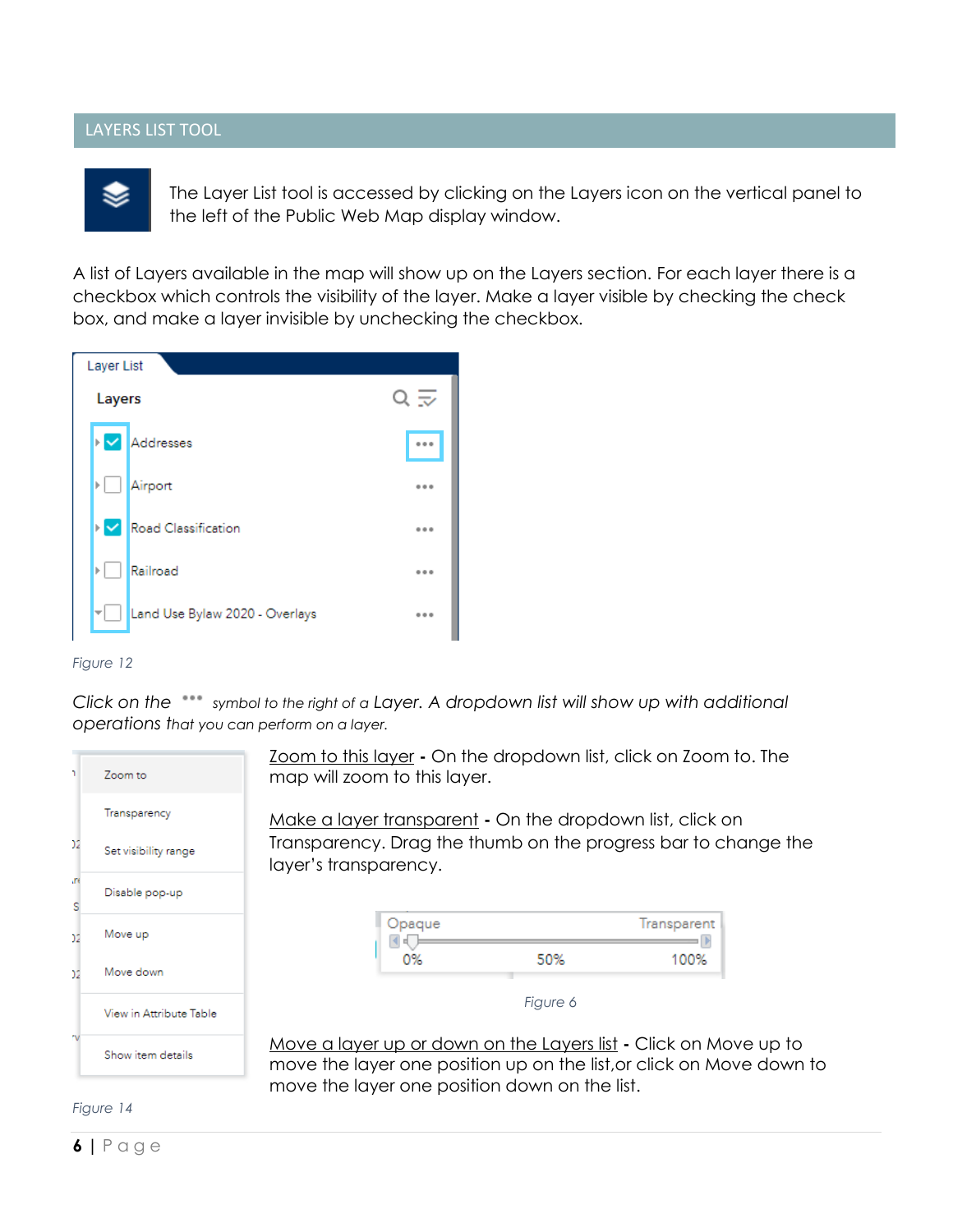# LEGEND TOOL



<span id="page-6-0"></span>The Legend tool is accessed by clicking on the Legend icon on the vertical panel to the left of the Public Web Map display window.

Symbols appearing on the map, as well as attributes they correspond to, are displayed on the Legend section, as shown in Figure.1.

| Legend                       |
|------------------------------|
| <b>Addresses</b>             |
| ×                            |
| <b>Road Classification</b>   |
| — A                          |
| $\equiv$ C                   |
| $\qquad \qquad \blacksquare$ |
| Provincial Highway           |
| - No Classification          |
| Parcel Boundary              |
|                              |

*Figure 15*

Note: The legend will only show up for active layers. See instructions on Layer Tools for how to turn layers on and off.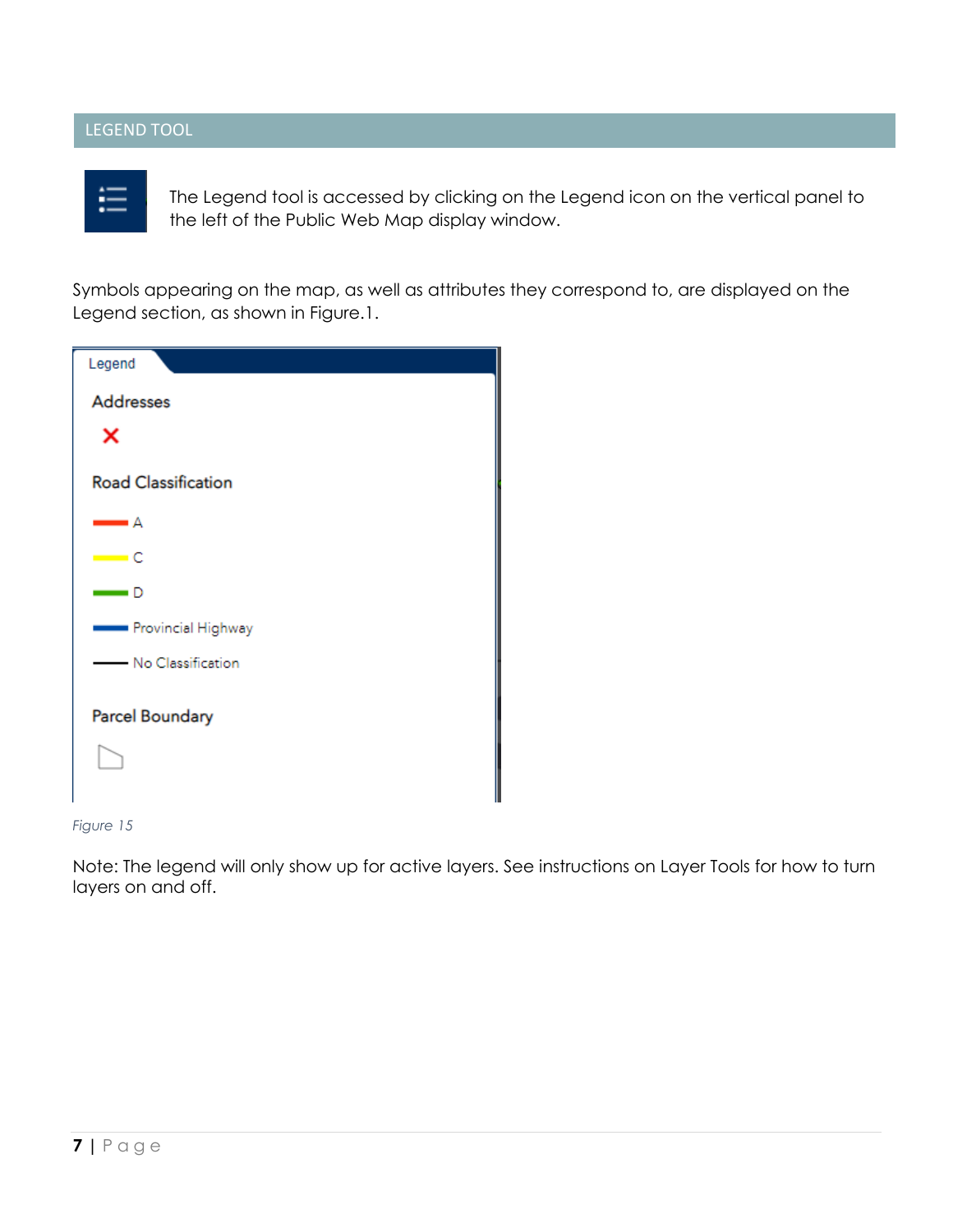#### MEASUREMENT TOOL



<span id="page-7-0"></span>The Measurement tool is accessed by clicking on the ruler icon on the vertical panel to the left of the Public Web Map display window.

#### Area Measurement

- Click the Area button  $\qquad \qquad \blacksquare$
- Draw a polygon on the map by clicking three or more points.
- Double-click to finish drawing the polygon.

| Measurement<br>$\xrightarrow{\leftarrow}$<br>噕<br>Acres $\blacktriangledown$<br><b>Measurement Result</b> |  |
|-----------------------------------------------------------------------------------------------------------|--|
| 35.3 Acres                                                                                                |  |
| Clear<br>Press CTRL to enable snapping                                                                    |  |

The Measurement widget displays the total area of the polygon using the defined Default Area Unit. To change the area unit, select the applicable unit of measure from the Acres drop-down menu.

*Figure 16*

#### Distance Measurements

- Click the Distance button .
- Draw a polyline on the map by clicking two or more points.
- Double-click to finish drawing the polyline.



The Measurement widget displays the total length of the polyline using the defined Default Length Unit. To change the length unit, select the applicable unit of measure from the kilometers drop-down menu.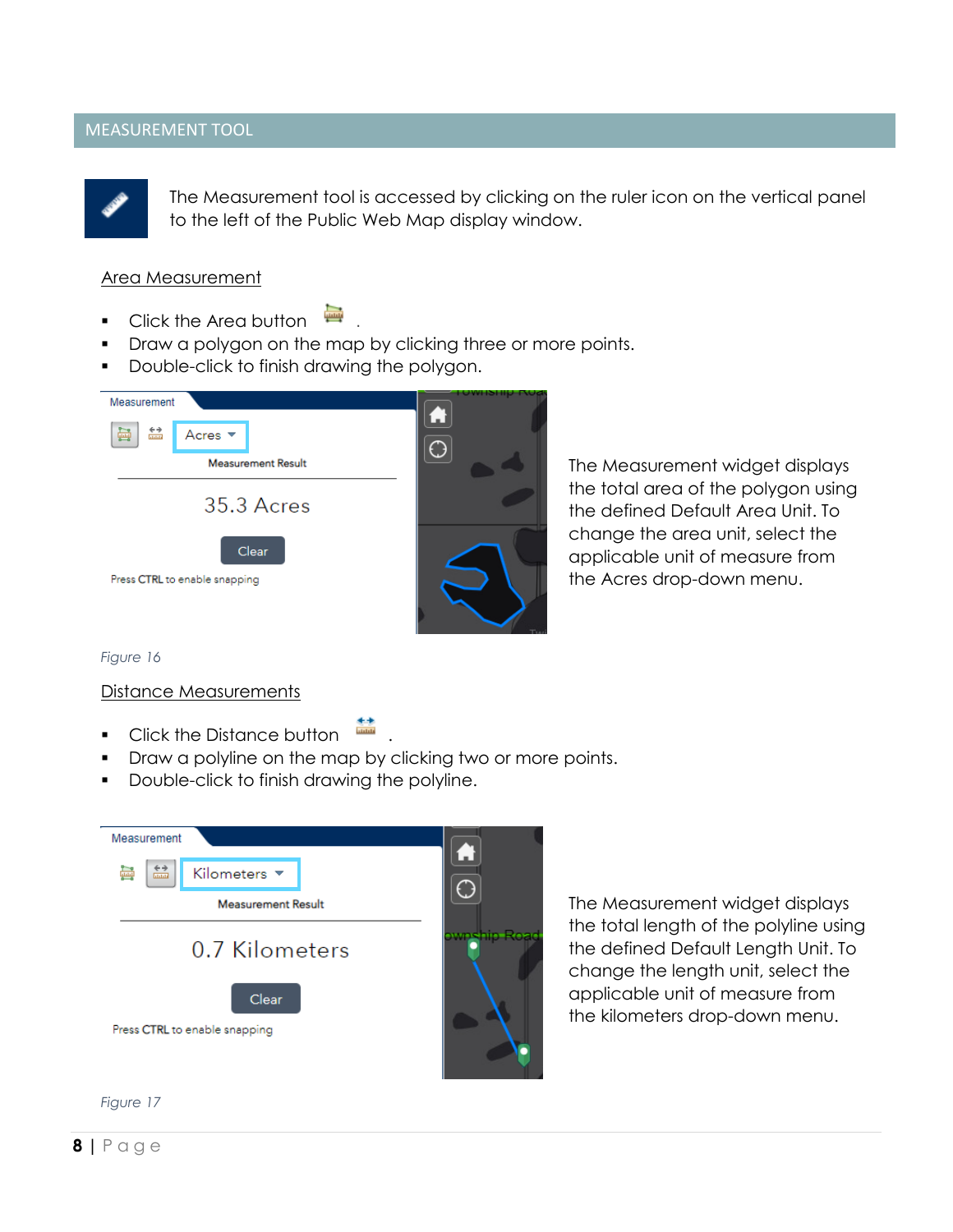#### DRAW TOOL



<span id="page-8-0"></span>The Draw tool is accessed by clicking on the paint board icon on the vertical panel to the left of the Public Web Map display window.

| <b>Draw</b><br>Select draw mode |      |       |  |
|---------------------------------|------|-------|--|
|                                 |      |       |  |
|                                 | K    | ×     |  |
| Undo                            | Redo | Clear |  |

Select the desired draw mode by clicking on the symbol type, as shown.

*Figure 18*

Select the symbol for the feature using the symbol picker in the Drawing Tool.

- For points, select the marker category (different symbols are available in each category) to set the symbol size, color, transparency, outline color, and outline width of the symbol. Only the size field is available for picture marker symbols.
- For lines, select a predefined symbol from the box. You can also customize the color, style, transparency, and width of the symbol.
- For polygons, select a predefined symbol from the box. You can also customize the fill color, transparency, outline color, and outline width of the symbol.
- For text, type in the Text box, and select a font color and size for the text.

Draw the desired features and text on the map.



*Figure 19*

Click Undo or Redo to cancel or repeat your drawings, or click Clear to remove them all from the map.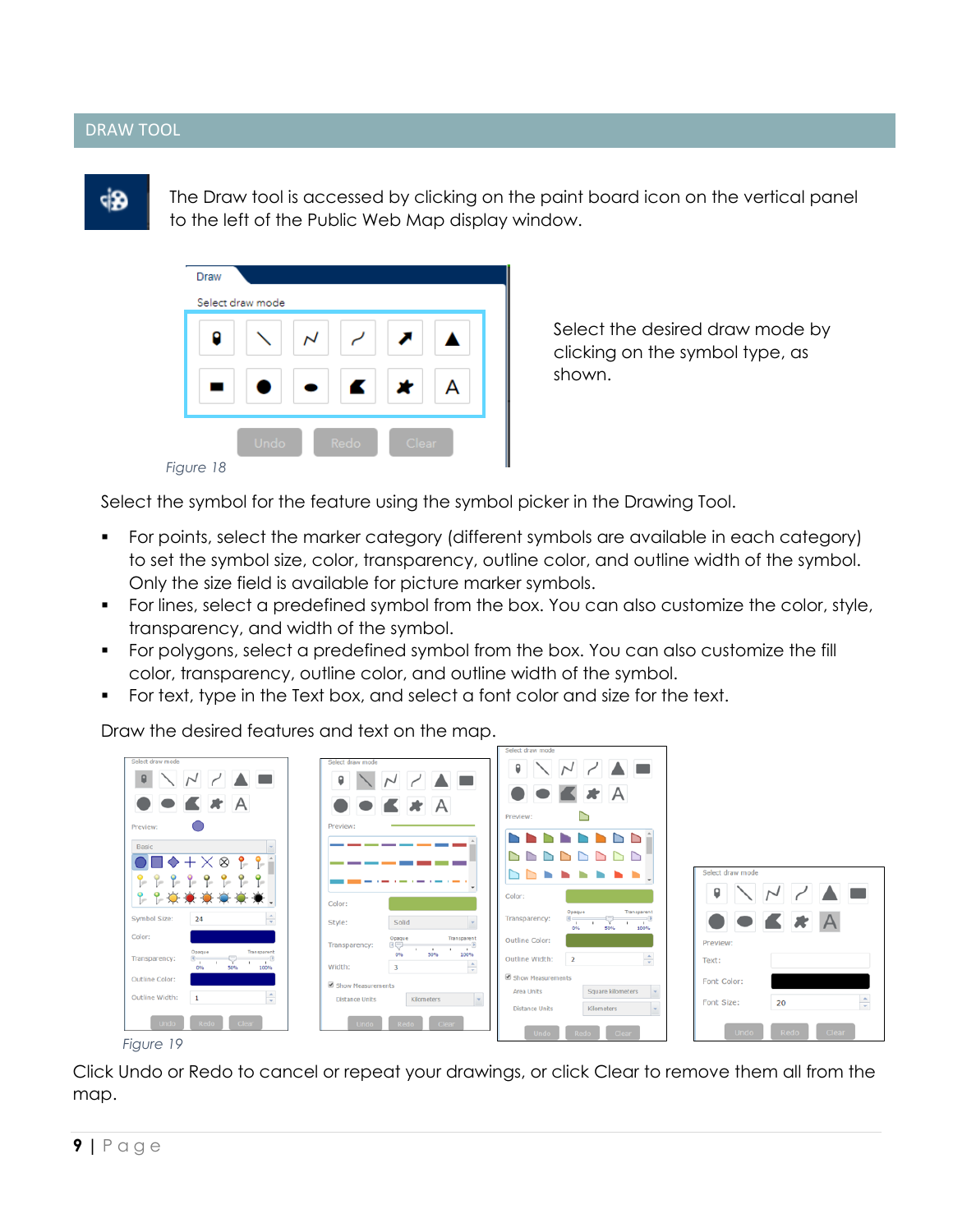# PRINTING TOOL



<span id="page-9-0"></span>Open the Printing Tool by clicking on the printer icon in the top right hand corner of the Web Map display window.

| Print      |                              |       |  |
|------------|------------------------------|-------|--|
| Map title: | County of Vermilion River    |       |  |
| Layout:    | Letter ANSI A Landscape<br>₩ |       |  |
| Format:    | <b>PDF</b>                   |       |  |
|            | Advanced                     | Print |  |
|            |                              |       |  |

- Type a title for the map in the Map title text box.
- Select the applicable Layout and Format for the exported map. Click Advanced to open a menu with advanced print options.
- After all options have been set with the applicable values, click Print to submit all information to the print service.



- Upon completion of the print job, a link to the print output displays.
- Click the task to open the file in a new window.
- Click on the 'Clear Prints' button to clear all the generated map files.